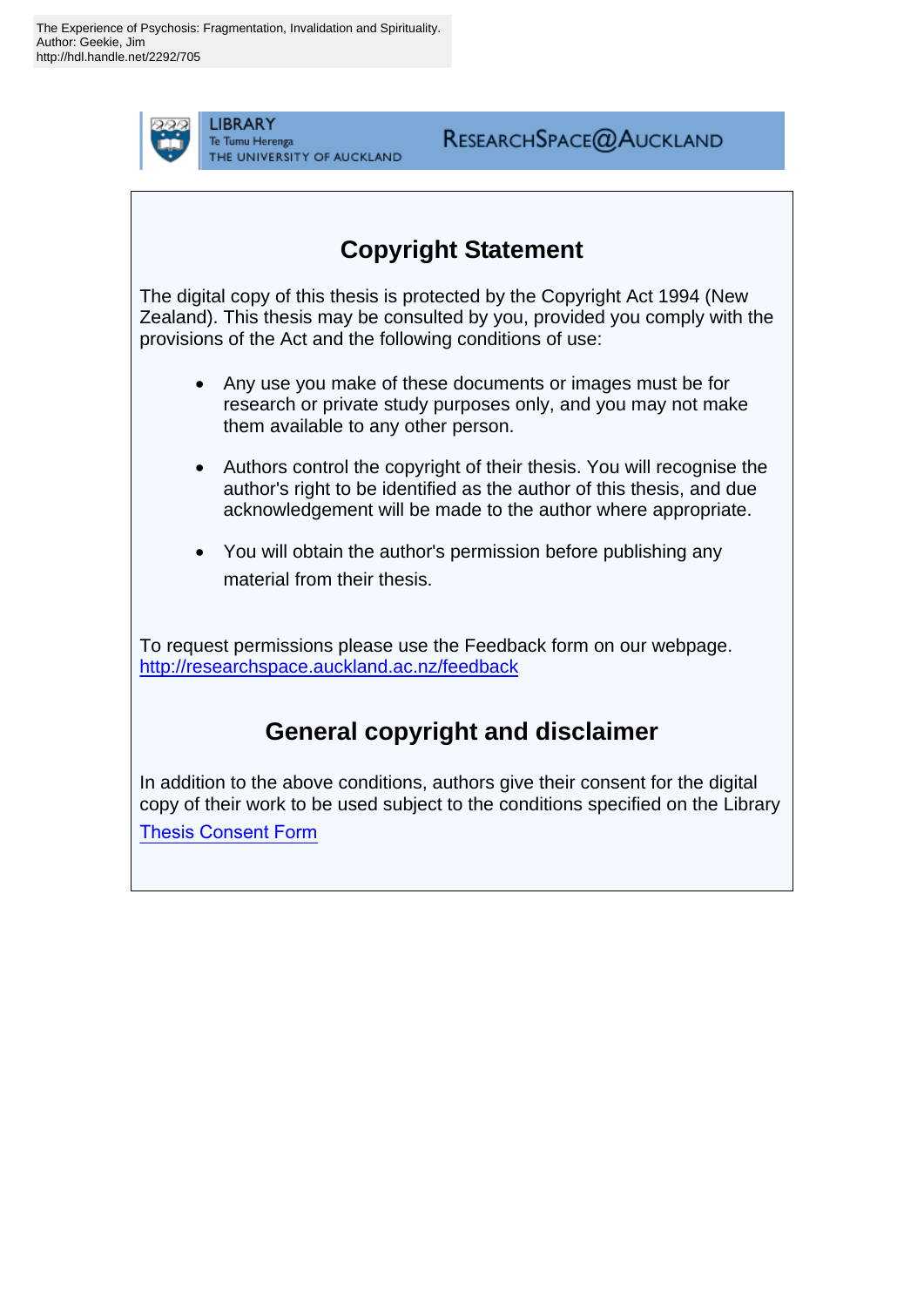# The Experience of Psychosis: Fragmentation, Invalidation and Spirituality.

Jim Geekie

Supervisor: Dr John Read Co-supervisor: Dr Nick Argyle

A thesis submitted in fulfilment of the requirements for the degree of Doctor of Philosophy in Psychology, The University of Auckland

2007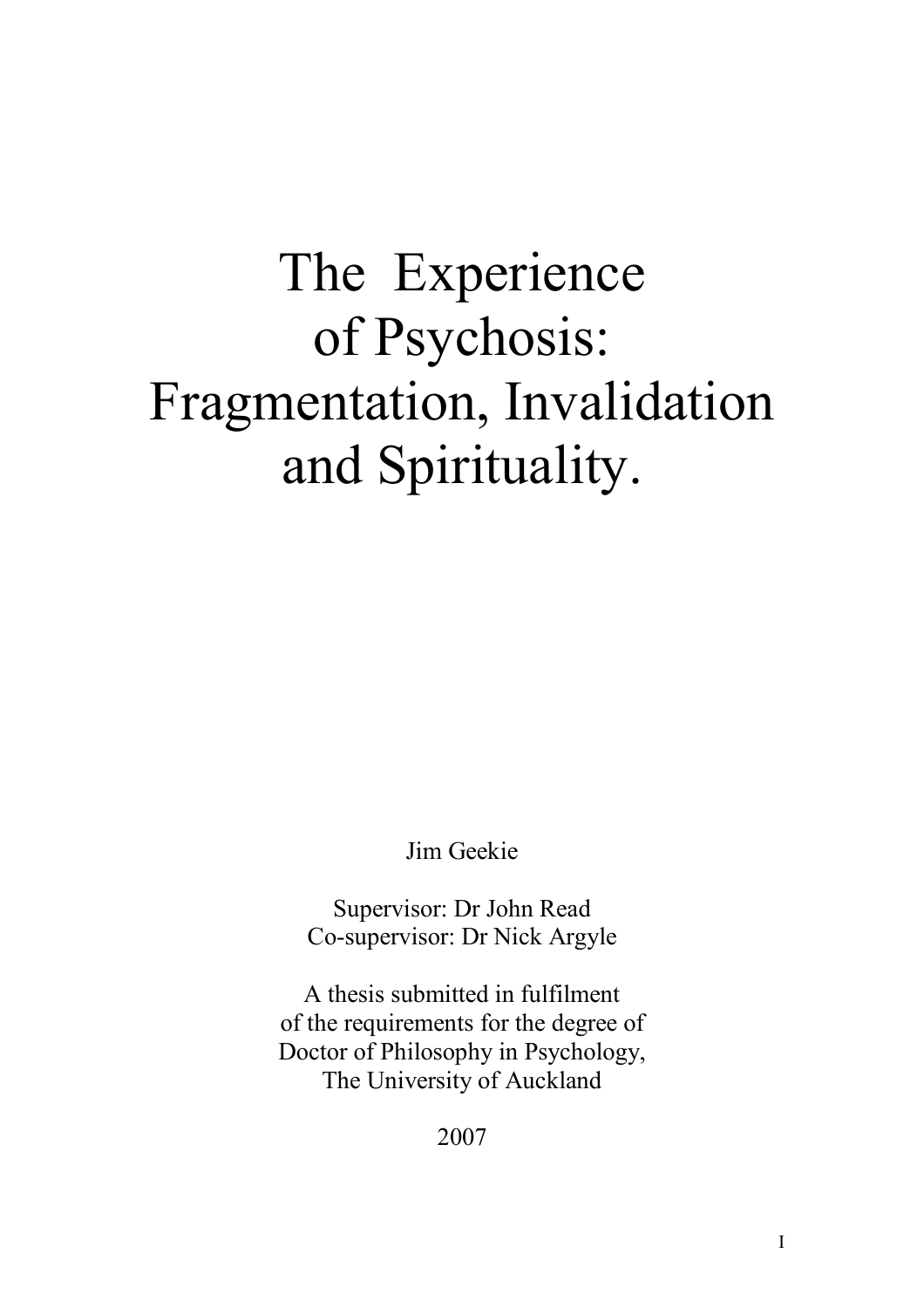#### **Abstract**

This study is a qualitative investigation into the subjective experience of psychosis as expressed by clients of a first episode psychosis service in psychotherapy sessions. Fifteen participants, already engaged with the author in his clinical role, were recruited for this study. Recordings were made of psychotherapy sessions where participants' subjective experience of psychosis was being discussed as part of the normal course of therapy. Sixty two recordings were made in total, with a mean of 4.1 recordings with each participant.

Transcriptions of recordings were made by the author and analysed using Grounded Theory. Commonalities in the data were identified and sorted into categories. Relationships between these categories were explored. Initial analyses yielded 103 distinct categories, which were subsumed under the general headings of Storytelling and Authoring, Causes of Psychosis, Descriptions of Psychotic Experience, Impact of Experience, Responses to and Coping with Experience, Spirituality, and Māori Issues. Subsequent analysis yielded three theoretical constructs which capture the essence of the subjective experience of psychosis: fragmentation  $-$  integration, invalidation  $$ validation, and spirituality.

Fragmentation  $-$  integration relates a sense of a loosening (or, less often, tightening) of connections and associations between aspects of experience, and applies to the personal and interpersonal domains. Validation  $-$  invalidation refers to the sense of having (or not having) confidence in one's ability to accurately perceive or construe experience and to convey this to self and others. Spirituality refers to an inclination to view the experience of psychosis, or aspects of it, in terms of a broad framework of meaning pertaining to how the individual views his or her relationship with the universe.

Findings from this research indicate that those who experience psychosis are eager to explore the meanings of their experience and are competent at reflecting on this experience based on their own subjective experience. Important contributions to our understandings of psychosis can be made by those who have such first-hand acquaintance with psychosis. Theoretical, research, clinical and training implications of this research are discussed.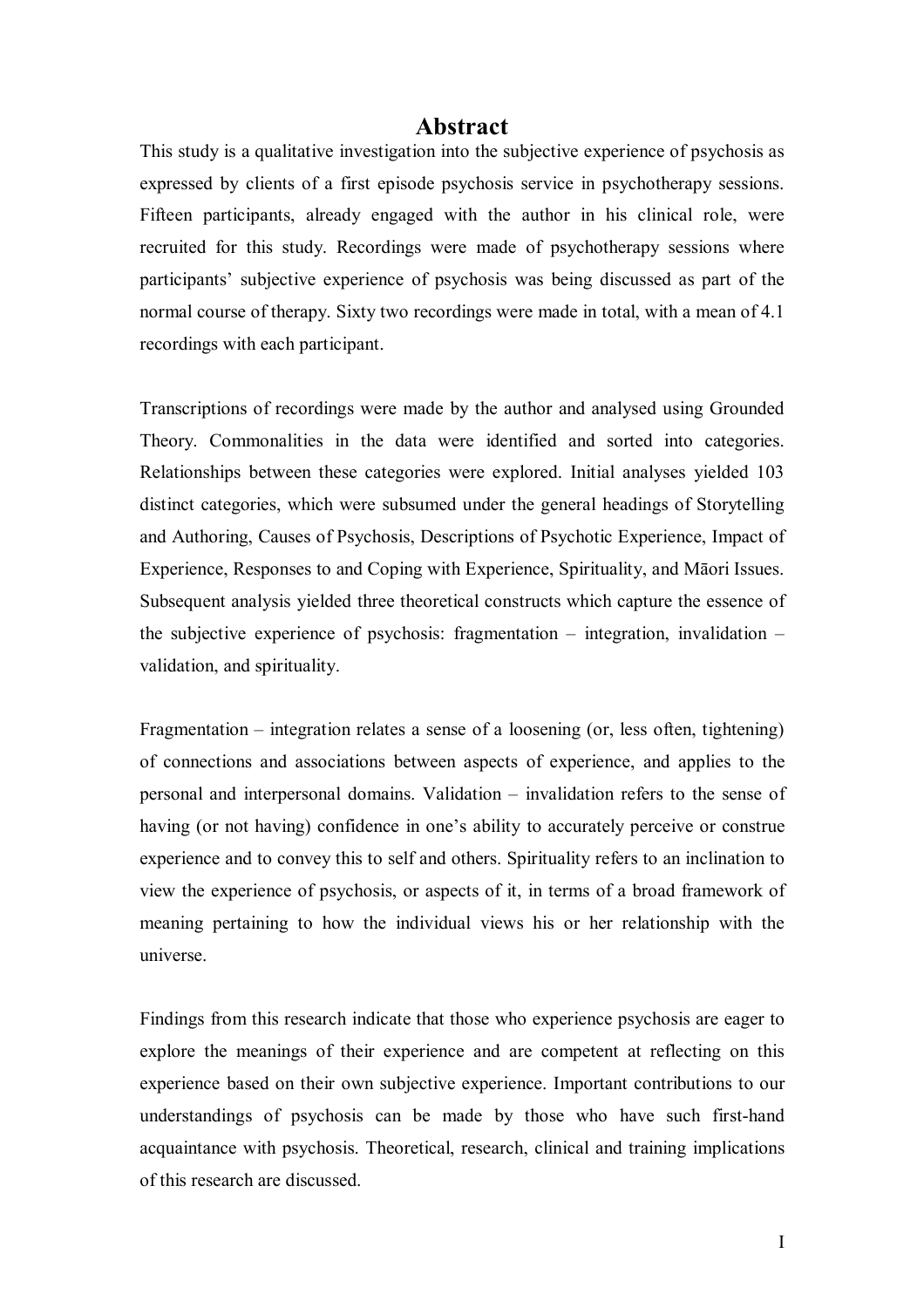#### **Acknowledgements**

Firstly, I would like to express my sincere gratitude to those who agreed to participate in this research. In particular, I appreciate their generosity in being willing to share their stories with me. I hope my analysis of these stories remains true to their unique nature and reflects my respect both for the stories themselves and the generosity of the individuals who shared them.

I also want to express my deep thanks to my supervisor, Dr John Read, whose encouragement for this research has been invaluable. Your support and enthusiasm for this research helped me get through those times when I struggled to see the value in what I was up to. Thanks for that sustenance. Similar thanks go to Dr Nick Argyle, co-supervisor, whose thoughtful comments on this research project at various stages along the way helped me look at things a bit differently, and drew my attention to areas I might otherwise have overlooked. Thanks to both of you for the commitment you have shown to this research project.

I am also grateful to the support shown for this research by Auckland District Health Board, and for my colleagues in the community mental health centre where I work, in particular my immediate colleagues in the First Episode Psychosis team.

Thanks also to Jerome for being Jerome.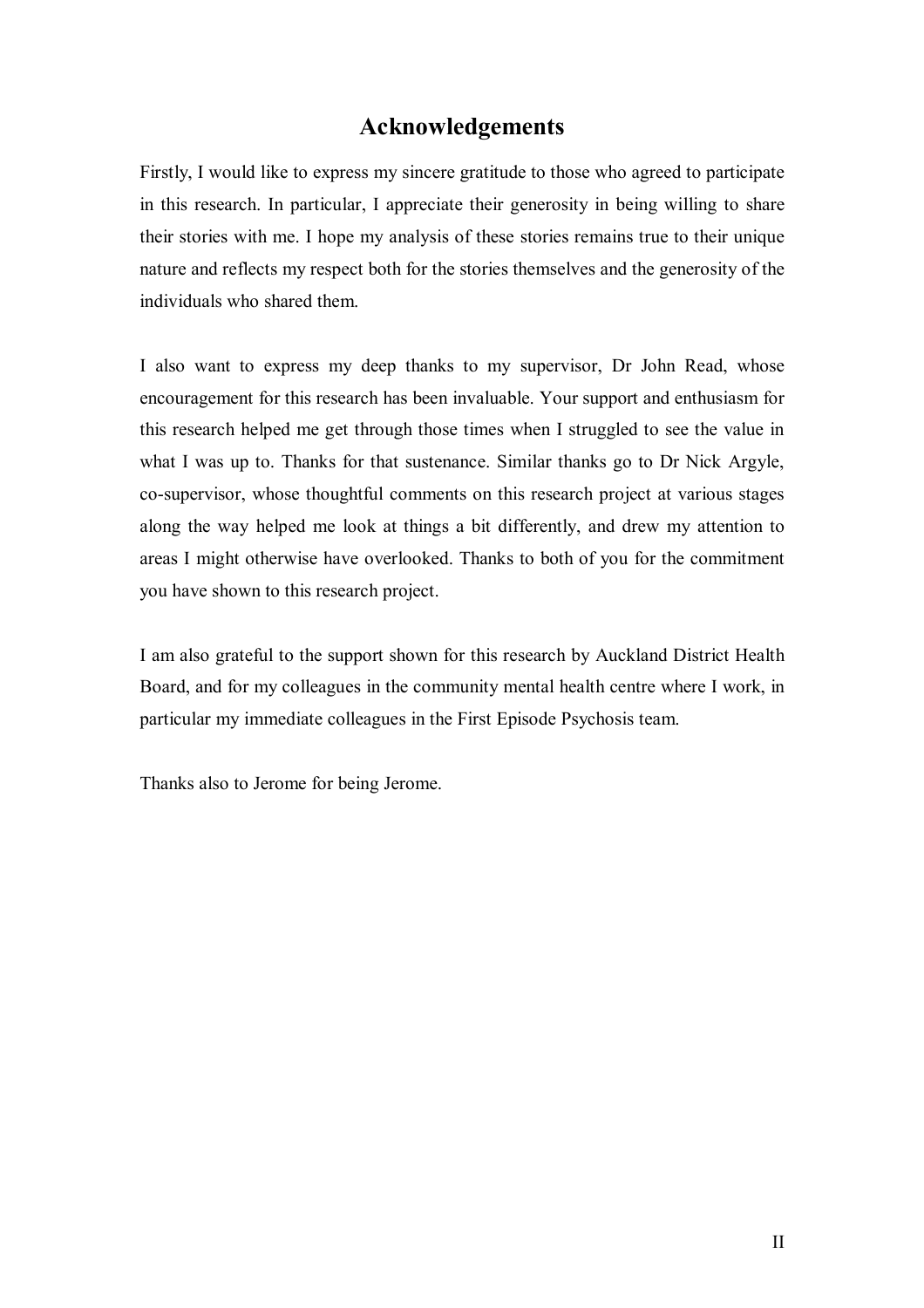|  | <b>Table of contents</b> |
|--|--------------------------|
|  |                          |

| <b>Abstract</b>                                             | $\mathbf I$             |
|-------------------------------------------------------------|-------------------------|
| Acknowledgements                                            | $\mathbf{I}$            |
| <b>List of Figures</b>                                      |                         |
| List of appendices                                          | XII                     |
| Abbreviations used in this thesis                           | XII                     |
| <b>INTRODUCTION</b><br>$1 \quad$                            | 1                       |
| The Philosophical context: the 'interpretative' turn<br>1.1 | $\overline{\mathbf{4}}$ |
| 1.1.1 Focus on meaning                                      | 6                       |
| 1.1.2 View of humans                                        | 6                       |
| 1.1.3 Qualitative methodologies                             | $\tau$                  |
| 1.1.4 Relationship between researcher and participants      | $\tau$                  |
| 1.2<br>Storytelling, power and personal knowledge           | 9                       |
| Storytelling and meaning-making<br>1.2.1                    | 9                       |
| 1.2.2 Power                                                 | 12                      |
| 1.2.3 Language and Power                                    | 14                      |
| 1.2.3.1 The power to define reality                         | 15                      |
| 1.2.3.2 Relationships between groups                        | 16                      |
| 1.2.3.3 Narrative competence                                | 19                      |
| Storytelling, power and mental health<br>1.3                | 20                      |
| 1.3.1 Categorisation and mental distress                    | 20                      |
| <b>Personal Knowing</b><br>1.4                              | 23                      |
| 2.<br><b>PROFESSIONAL UNDERSTANDINGS OF 'MADNESS'</b>       | 26                      |
| Schizophrenia and psychosis<br>2.1                          | 26                      |
| Historical factors<br>2.1.1.                                | 27                      |
| 2.1.2. Current definitions: schizophrenia and psychosis     | 29                      |
| Conceptual difficulties with 'schizophrenia'<br>2.2.        | 31                      |
| Ethical challenges to schizophrenia<br>2.2.1.               | 31                      |
| Scientific challenges to schizophrenia<br>2.2.2.            | 31                      |
| 2.2.3. Clinical challenges to schizophrenia                 | 32                      |
|                                                             |                         |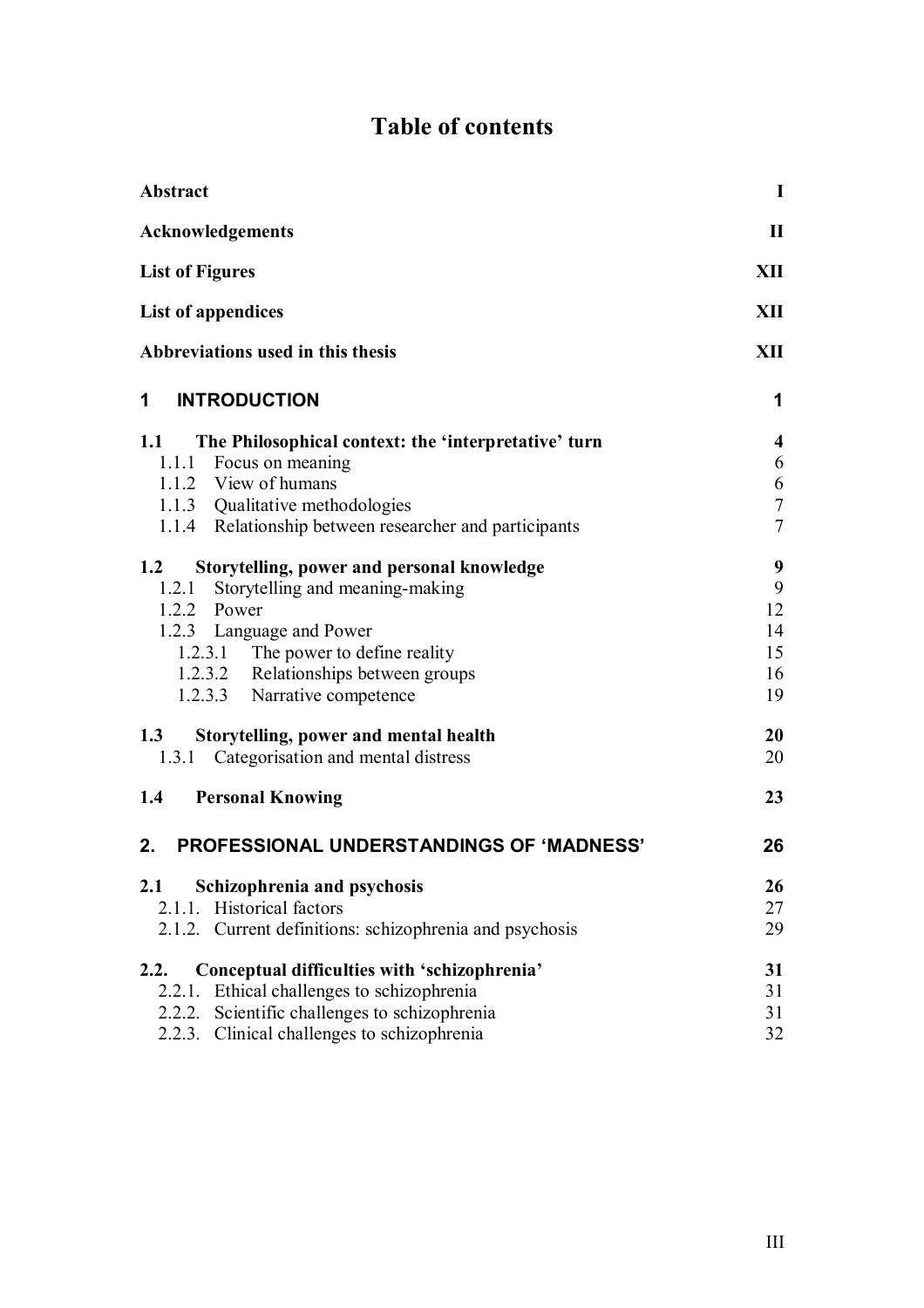| <b>Theories of madness</b><br>2.3.                                      | 34 |
|-------------------------------------------------------------------------|----|
| 2.3.1. Biological theories                                              | 37 |
| 2.3.2. Evolutionary theories                                            | 40 |
| 2.3.3. Neuropsychological theories                                      | 41 |
| 2.3.4. Psychological theories                                           | 43 |
| 2.3.4.1. Psychological theories of hallucinations                       | 46 |
| 2.3.4.2. Psychological theories of delusions                            | 47 |
| 2.3.5. Psychodynamic/Psychoanalytic Theories                            | 48 |
| 2.3.6. Communication and family theories                                | 51 |
| 2.3.7. Life event theories                                              | 52 |
| 2.3.8. Sociological/anthropological theories                            | 56 |
| 2.3.9. Philosophical/Existential theories                               | 59 |
| 2.3.10. Spiritual theories                                              | 61 |
| 2.3.11. Stress – vulnerability models                                   | 63 |
| Schizophrenia as an 'essentially contested concept'<br>2.4.             | 65 |
| 2.4.1. Gallie's notion of essentially contested concept                 | 68 |
| 2.4.2. Implications of viewing schizophrenia as an ECC                  | 70 |
| 2.4.2.1. Recognition of Plurality                                       | 72 |
| 2.4.2.2. Acknowledgement of social, cultural, and psychological factors | 73 |
| 2.4.2.3. Drawing attention to the purpose and function of the debate    | 74 |
| <b>LAY UNDERSTANDINGS: THEORY</b><br>3                                  | 77 |
| 3.1<br>Theoretical issues in lay understandings                         | 77 |
| 3.1.1. Identifying an experience as 'illness'                           | 80 |
| 3.1.2. The disease/illness/sickness distinction                         | 82 |
| 3.1.3. Clinical implications of 'illness'                               | 84 |
| 3.2.<br><b>Models of lay understanding</b>                              | 88 |
| 3.2.1. Taxonomy of understandings                                       | 89 |
| 3.2.2. Process models                                                   | 91 |
| 3.2.2.1. Health Belief Model                                            | 91 |
| 3.2.2.2. Explanatory Models                                             | 92 |
| 3.2.2.2.1. Dimension of EMs                                             | 93 |
| 3.2.3. Measures of patients' understandings                             | 97 |
| 3.2.4. Sources of patients' understandings                              | 98 |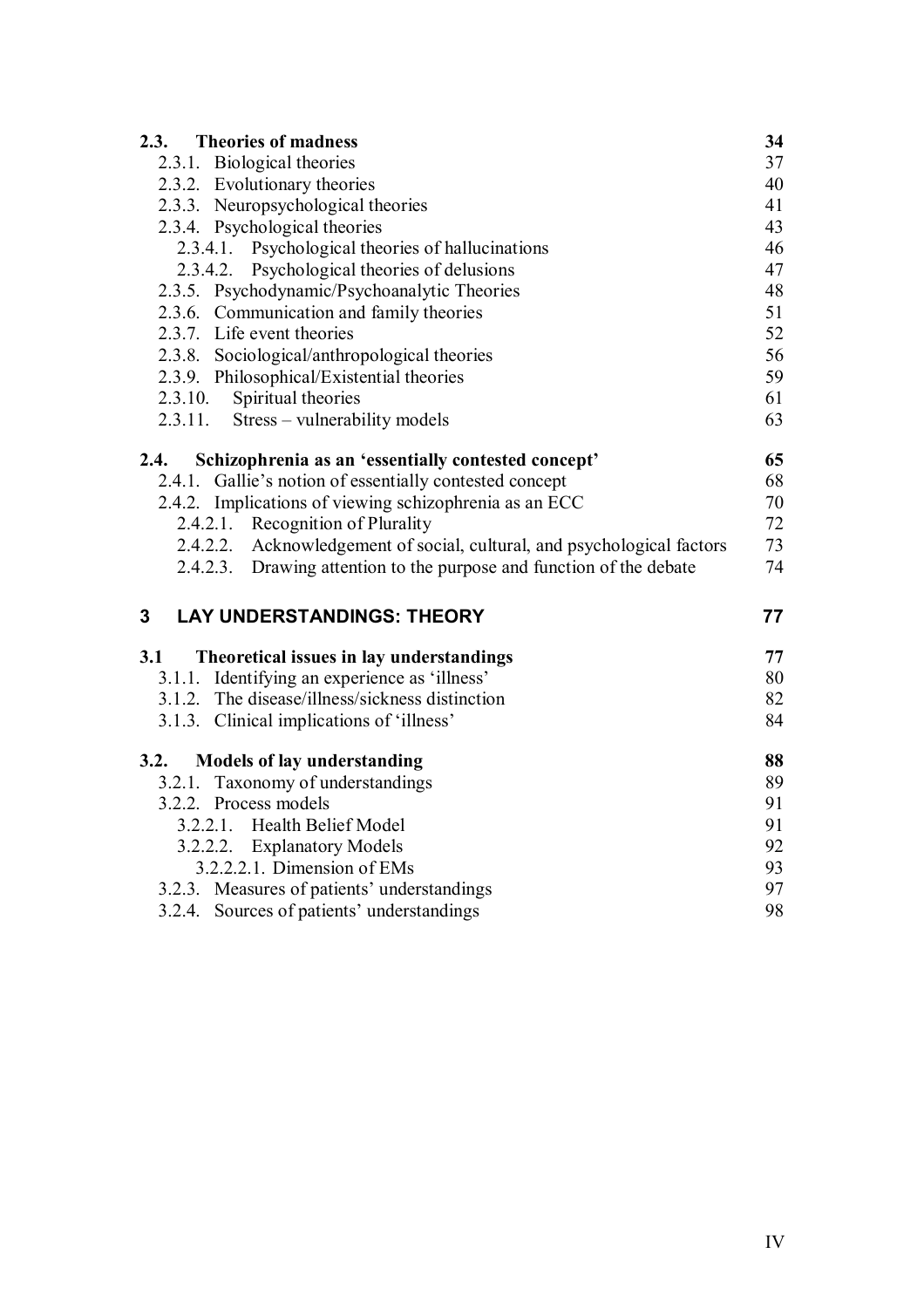| LAY UNDERSTANDINGS OF PSYCHOSIS: RESEARCH<br>4                                                                                                                                                                                                    | 102                             |  |
|---------------------------------------------------------------------------------------------------------------------------------------------------------------------------------------------------------------------------------------------------|---------------------------------|--|
| 4.1<br>Marginalisation of the client's understanding                                                                                                                                                                                              | 102                             |  |
| 4.2<br>Why clients' understandings are important                                                                                                                                                                                                  | 105                             |  |
| 4.2.1 Ethical arguments                                                                                                                                                                                                                           | 105                             |  |
| 4.2.2 Clinical/empirical arguments                                                                                                                                                                                                                | 106                             |  |
| 4.2.2.1 Relationship issues                                                                                                                                                                                                                       | 106                             |  |
| 4.2.2.2 Help-seeking behaviour                                                                                                                                                                                                                    | 109                             |  |
| 4.2.2.3 Cause and outcome                                                                                                                                                                                                                         | 111                             |  |
| 4.2.2.4 Other clinical variables                                                                                                                                                                                                                  | 116                             |  |
| 4.2.2.4.1 Impact/distress                                                                                                                                                                                                                         | 116                             |  |
| 4.2.2.4.2 Self-stigmatisation                                                                                                                                                                                                                     | 116                             |  |
| 4.2.2.4.3 Depression/sense of entrapment                                                                                                                                                                                                          | 118                             |  |
| 4.2.2.4.4 Coping mechanisms                                                                                                                                                                                                                       | 118<br>119                      |  |
| 4.2.2.4.5 Return to work/functional impact<br>4.2.2.4.6 Patient satisfaction                                                                                                                                                                      | 120                             |  |
|                                                                                                                                                                                                                                                   |                                 |  |
| 4.3<br>Insight                                                                                                                                                                                                                                    | 120                             |  |
| 4.3.1 Historical factors and definitions                                                                                                                                                                                                          |                                 |  |
| 4.3.2 Insight and other mental health variables                                                                                                                                                                                                   | 121                             |  |
| 4.3.3 Critique of insight                                                                                                                                                                                                                         | 122                             |  |
| GENERAL PUBLIC AND CROSS-CULTURAL UNDERSTANDINGS OF<br>5.<br><b>PSYCHOSIS</b><br>125                                                                                                                                                              |                                 |  |
| 5.1.<br>General public understandings of psychosis                                                                                                                                                                                                | 125                             |  |
| 5.2.<br><b>Family members' understandings</b>                                                                                                                                                                                                     | 127                             |  |
| 5.3.<br>Other factors which influence understandings of mental illness                                                                                                                                                                            | 128                             |  |
| <b>Information about mental illness</b><br>5.4.                                                                                                                                                                                                   | 130                             |  |
| <b>Stigmatisation and destigmatisation programmes</b><br>5.5.                                                                                                                                                                                     | 130                             |  |
| 5.6.<br><b>Cross-cultural perspectives on psychosis</b><br>5.6.1. Māori understandings of health<br>5.6.2. Māori understandings of mental health<br>5.6.3. Pacific Island understandings of psychosis<br>5.6.4. Other cross-cultural perspectives | 133<br>134<br>137<br>139<br>142 |  |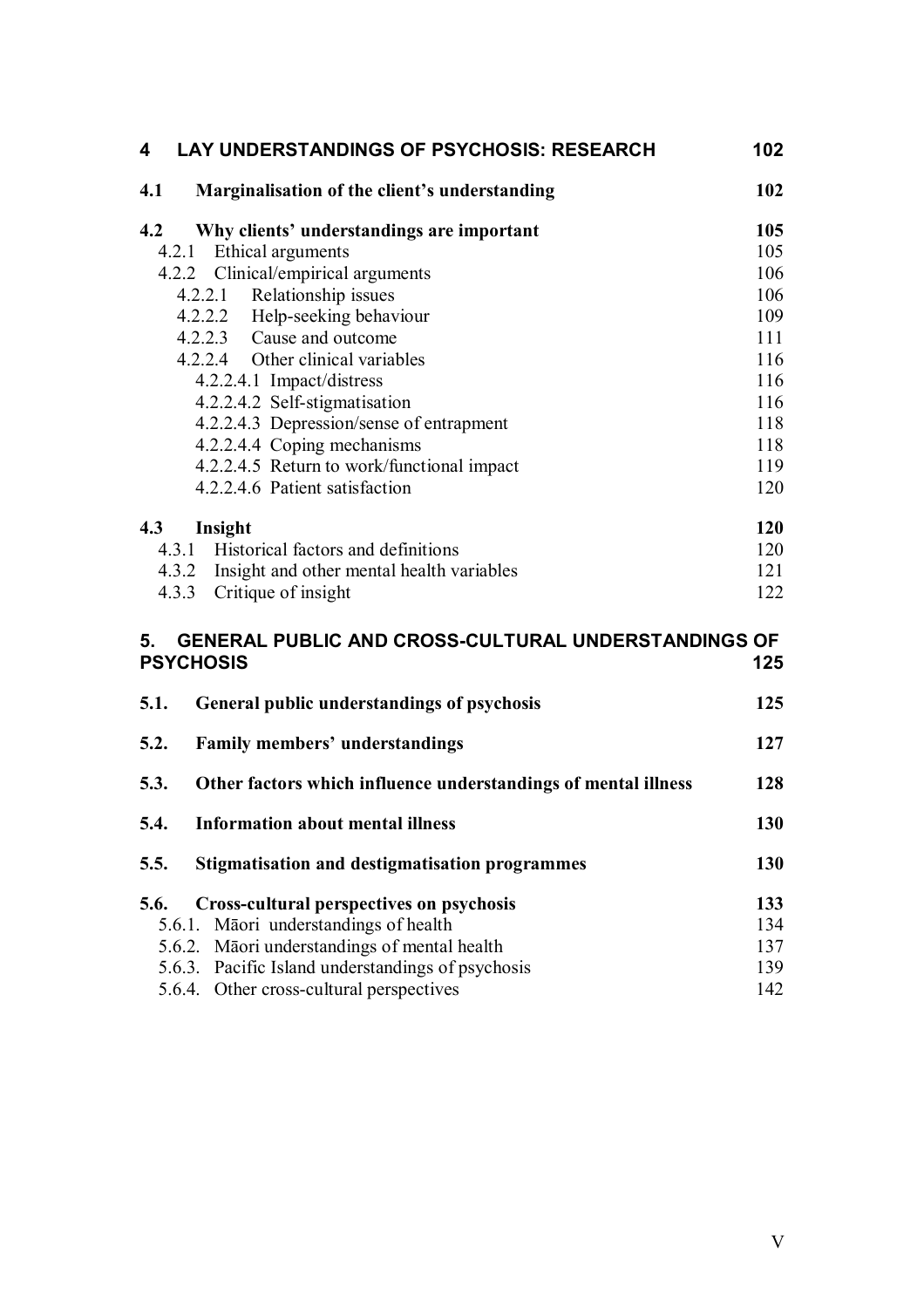| 6.                                | THE SUBJECTIVE EXPERIENCE OF PSYCHOSIS                                                                                                                          | 145               |
|-----------------------------------|-----------------------------------------------------------------------------------------------------------------------------------------------------------------|-------------------|
| 6.1.                              | Research into the subjective experience of psychosis<br>6.1.1. Client understandings of psychotic experiences<br>6.1.2. Client understandings of hallucinations | 148<br>149<br>152 |
|                                   | 6.1.3. Client understandings of negative symptoms                                                                                                               | 153               |
|                                   | 6.1.4. The experience of psychosis                                                                                                                              | 154               |
| 6.2.                              | <b>First-person accounts</b>                                                                                                                                    | 158               |
|                                   | 6.2.1. The position of first-person accounts                                                                                                                    | 158               |
| 6.2.2. First-person literature    |                                                                                                                                                                 | 161               |
|                                   | 6.2.2.1. First-person accounts: journals                                                                                                                        | 162               |
|                                   | 6.2.2.2. First-person accounts: anthologies                                                                                                                     | 163               |
|                                   | 6.2.2.3. First-person accounts: books                                                                                                                           | 163               |
|                                   | 6.2.2.4. First-person accounts: internet                                                                                                                        | 164               |
| 6.3.                              | The recovery movement                                                                                                                                           | 166               |
| 7.<br><b>METHODOLOGY</b>          |                                                                                                                                                                 | 168               |
| 7.1                               | The qualitative/quantitative debate                                                                                                                             | 168               |
| 7.2                               | Principles of qualitative research                                                                                                                              | 171               |
| Epistemology<br>7.2.1             |                                                                                                                                                                 | 171               |
|                                   | 7.2.2 Reflexivity and the role of the researcher                                                                                                                | 172               |
| 7.2.3 Sampling                    |                                                                                                                                                                 | 175               |
| 7.2.4 Trustworthiness             |                                                                                                                                                                 | 175               |
| <b>Qualitative methods</b><br>7.3 |                                                                                                                                                                 | 179               |
| 7.3.1 Ethnography                 |                                                                                                                                                                 | 179               |
| 7.3.2 Content analysis            |                                                                                                                                                                 | 180               |
| 7.3.3 Narrative analysis          |                                                                                                                                                                 | 180               |
| 7.3.4                             | Discourse analysis                                                                                                                                              | 181               |
| 7.3.5                             | Grounded Theory                                                                                                                                                 | 181               |
| 7.3.5.1                           | Grounded theory: epistemology                                                                                                                                   | 182               |
| 7.3.5.2                           | Data collection and analysis                                                                                                                                    | 184               |
| 7.3.5.3                           | Theoretical sampling                                                                                                                                            | 186               |
| 7.3.5.4                           | "Good grounded theory"                                                                                                                                          | 186               |
| 7.3.5.5                           | Examples of grounded theory research                                                                                                                            | 187               |
| 7.3.5.6                           | Why Grounded Theory chosen for this research                                                                                                                    | 187               |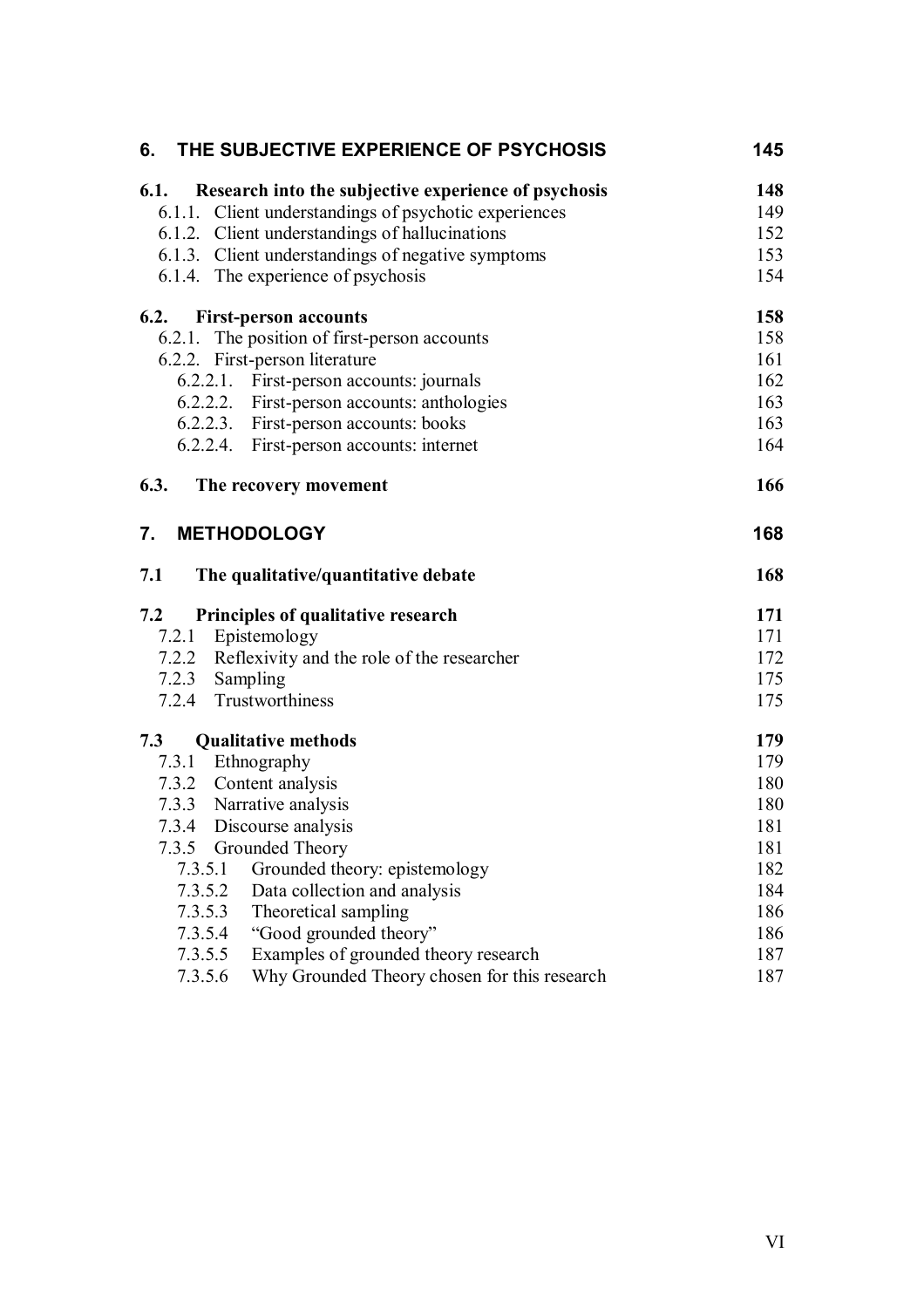| 8<br><b>METHOD</b>                                                                                                                                                                                                                                                                                                                                                                                                                                                                                                                                                                                                                                          | 190                                                                                                                        |
|-------------------------------------------------------------------------------------------------------------------------------------------------------------------------------------------------------------------------------------------------------------------------------------------------------------------------------------------------------------------------------------------------------------------------------------------------------------------------------------------------------------------------------------------------------------------------------------------------------------------------------------------------------------|----------------------------------------------------------------------------------------------------------------------------|
| 8.1<br>The consultation process: cultural, clinical and consumer input                                                                                                                                                                                                                                                                                                                                                                                                                                                                                                                                                                                      | <b>190</b>                                                                                                                 |
| 8.2<br>The context<br>The First Episode Psychosis Service<br>8.2.1<br>Seeing the psychologist<br>8.2.2                                                                                                                                                                                                                                                                                                                                                                                                                                                                                                                                                      | 192<br>192<br>193                                                                                                          |
| 8.3<br>Participant characteristics and sampling<br>Recruitment process<br>8.3.1<br>8.3.2 Participants' demographics<br>8.3.3 Exclusion criteria: Mental Health Act and engagement difficulties<br>8.3.4 Clients who declined to participate                                                                                                                                                                                                                                                                                                                                                                                                                 | 193<br>193<br>194<br>195<br>195                                                                                            |
| 8.4<br>The recordings                                                                                                                                                                                                                                                                                                                                                                                                                                                                                                                                                                                                                                       | 195                                                                                                                        |
| 8.5<br>Data analysis                                                                                                                                                                                                                                                                                                                                                                                                                                                                                                                                                                                                                                        | 196                                                                                                                        |
| 8.6<br>Reflexivity and the role of the researcher                                                                                                                                                                                                                                                                                                                                                                                                                                                                                                                                                                                                           | 198                                                                                                                        |
| 9<br><b>RESULTS, PART I</b>                                                                                                                                                                                                                                                                                                                                                                                                                                                                                                                                                                                                                                 | 202                                                                                                                        |
| 9.1<br><b>Storytelling and Authoring</b><br>9.1.1 Attitude to story telling<br>9.1.2 Uncertainty and multiplicity<br>9.1.3 De-authoring and invalidation<br>Diagnoses<br>9.1.4<br>Impact of understanding<br>9.1.5                                                                                                                                                                                                                                                                                                                                                                                                                                          | 205<br>206<br>208<br>209<br>210<br>212                                                                                     |
| 9.2<br><b>Causes of Psychosis</b><br>Causes of Psychosis: Psychological factors<br>9.2.1<br>Causes of Psychosis; Psychological: Emotions<br>9.2.1.1<br>9.2.1.1.1 Low mood<br>9.2.1.1.2 Guilt<br>9.2.1.1.3 Anxiety, fear and worry<br>9.2.1.1.4 Stress<br>9.2.1.1.5 Uncertainty<br>$9.2.1.1.6$ Jealousy<br>9.2.1.1.7 Bottling things up<br>9.2.1.2 Causes of Psychosis. Psychological; Self<br>9.2.1.2.1 Disintegration of self<br>9.2.1.2.2 Integrity of self, or 'leaky mind'<br>9.2.1.2.3 Self sabotage<br>9.2.1.2.4 Interpersonal sensitivity<br>9.2.1.2.5 Perceptual sensitivity<br>9.2.1.2.6 Self esteem and confidence<br>9.2.1.2.7 Subconscious mind | 212<br>214<br>214<br>215<br>215<br>216<br>216<br>217<br>217<br>217<br>218<br>218<br>219<br>219<br>220<br>220<br>220<br>221 |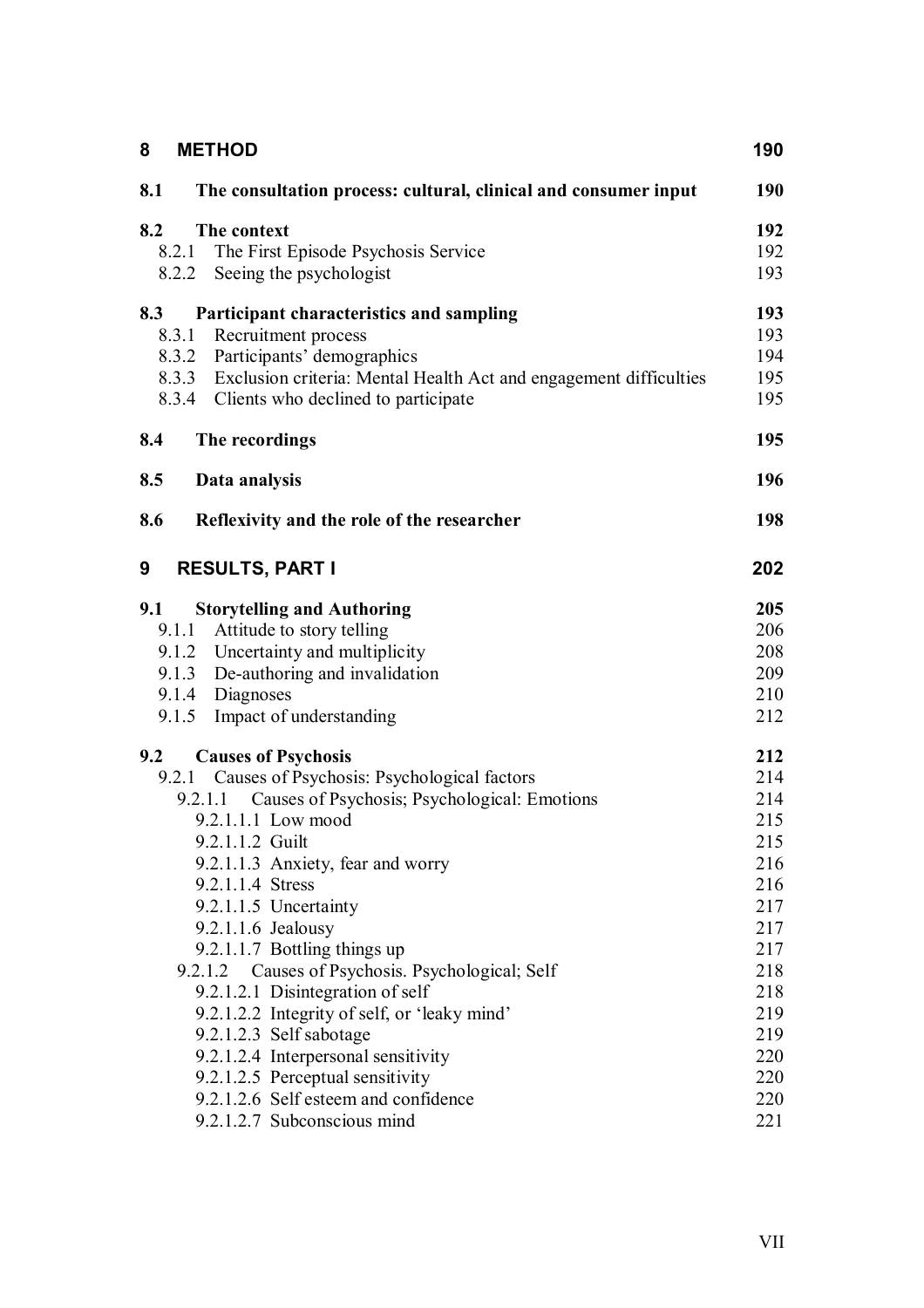|         | 9.2.1.3 Causes of Psychosis. Psychological: Information processing                   | 221 |
|---------|--------------------------------------------------------------------------------------|-----|
|         | 9.2.1.3.1 Imagining                                                                  | 222 |
|         | 9.2.1.3.2 Interpretations                                                            | 222 |
|         | 9.2.1.3.3 Cognitive overload                                                         | 223 |
|         | 9.2.1.3.4 Metacognition                                                              | 223 |
|         | 9.2.1.3.5 Questioning fundamental beliefs and values                                 | 224 |
|         | 9.2.1.3.6 Having weird beliefs                                                       | 224 |
|         | 9.2.1.3.7 Internal dialogue                                                          | 224 |
|         | 9.2.1.3.8 Extra sensory perception                                                   | 225 |
|         | 9.2.2 Causes of Psychosis: Development and Experience                                | 225 |
| 9.2.2.1 | General experience and history                                                       | 226 |
|         | 9.2.2.2<br>Isolation                                                                 | 226 |
|         | 9.2.2.3 Abuse<br>9.2.2.4 Interpersonal relationships<br>9.2.2.5 Becoming independent | 227 |
|         |                                                                                      | 228 |
|         |                                                                                      | 228 |
|         | 9.2.3 Causes of Psychosis: Biological Factors                                        | 229 |
| 9.2.3.1 | Drugs                                                                                | 229 |
|         | 9.2.3.2 Brain                                                                        | 230 |
|         | 9.2.3.3 Heredity                                                                     | 231 |
|         | 9.2.3.4<br>Subvocalisation                                                           | 231 |
|         | 9.2.4 Causes of Psychosis: Spiritual Factors                                         | 231 |
|         | 9.2.4.1 Other beings                                                                 | 232 |
|         | 9.2.4.2<br>General spiritual matters                                                 | 232 |
|         | 9.2.5 Causes of Psychosis: Functions of Psychosis                                    | 233 |
|         | 9.2.5.1<br>Expressing or avoiding painful emotions                                   | 234 |
|         | 9.2.5.2 Giving voice to suppressed thoughts                                          | 235 |
| 9.2.5.3 | Making sense of things                                                               | 235 |
| 9.3     | <b>Descriptions of Psychotic Experiences</b>                                         | 236 |
| 9.3.1   | Metaphors                                                                            | 236 |
|         | 9.3.2 Analogous to dreaming                                                          | 238 |
| 9.3.3   | Normalising                                                                          | 239 |
| 9.3.4   | State of mind                                                                        | 239 |
| 9.3.5   | Psychosis reflects mood                                                              | 240 |
| 9.3.6   | Control & power                                                                      | 240 |
| 9.3.7   | Explaining hallucinations                                                            | 241 |
| 9.3.8   | Feeling connected/disconnected                                                       | 242 |
| 9.3.9   | Personal or 'different' reality                                                      | 242 |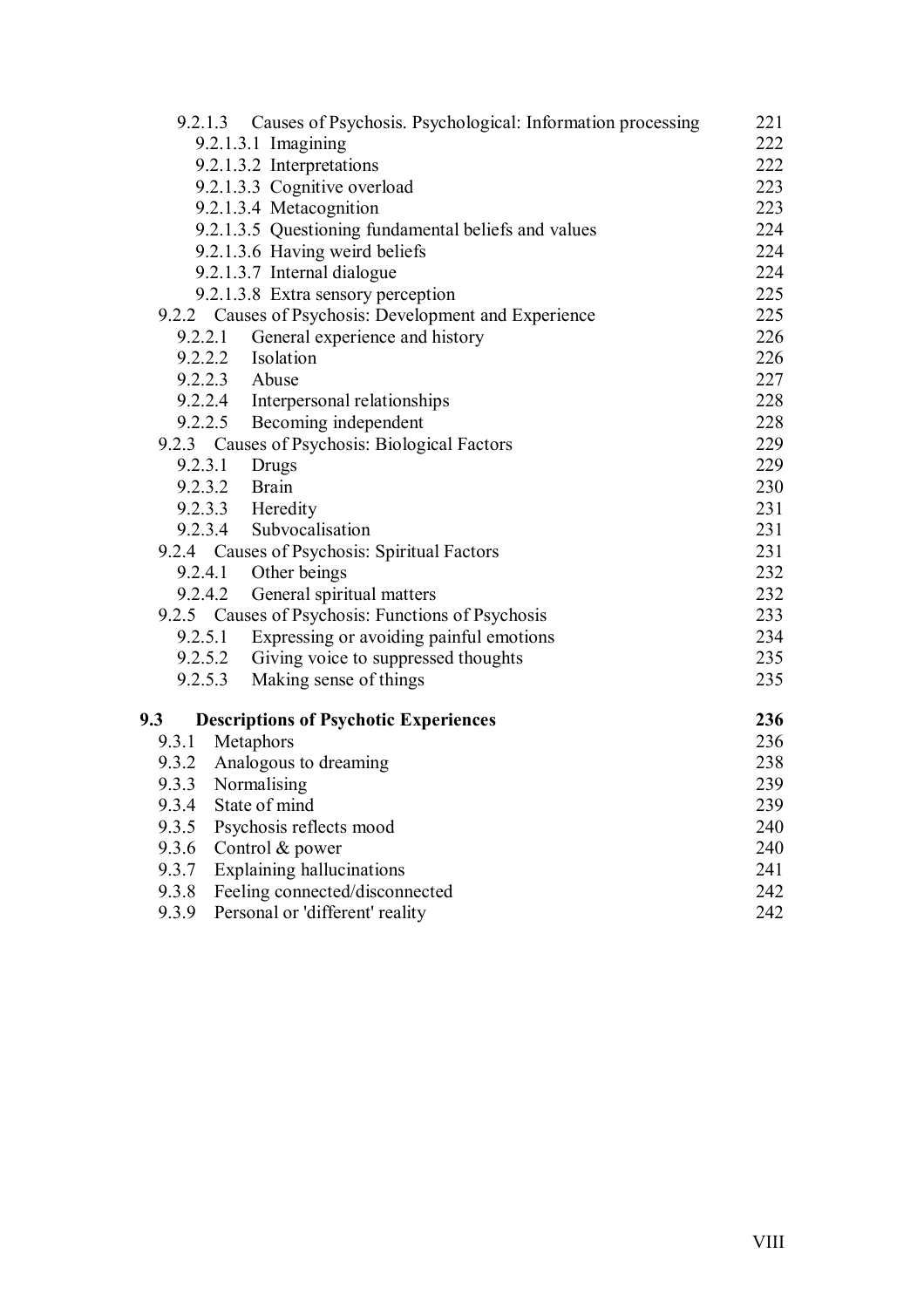| 9.4     | <b>Impact of Experience</b>                        | 243 |
|---------|----------------------------------------------------|-----|
|         | 9.4.1 Relationship to self $&$ mind                | 244 |
|         | 9.4.1.1 Loss of faith in own judgements            | 244 |
|         | 9.4.1.2 Sense of discontinuity of self             | 248 |
|         | 9.4.1.3 Increased understanding of self and world  | 248 |
|         | 9.4.1.4 Dampened enthusiasm                        | 249 |
|         | 9.4.1.5 Increased confidence                       | 249 |
|         | 9.4.1.6 Miscellaneous changes in self              | 250 |
|         | 9.4.2 Impact of experience: Trauma of psychosis    | 250 |
|         | 9.4.3 Relationships with others and with world     | 251 |
| 9.4.3.1 | Changed relationship with world                    | 251 |
|         | 9.4.3.2 Feeling written off, avoided, rejected     | 252 |
|         | 9.4.3.3 Feeling different from others              | 253 |
| 9.4.4   | Attitude to experience                             | 253 |
|         | 9.4.4.1 Attitude to experience - positive          | 254 |
|         | 9.4.4.2 Attitude to experience – negative          | 255 |
| 9.5     | <b>Responses to and Coping with the Experience</b> | 255 |
| 9.5.1   | Medication                                         | 256 |
|         | 9.5.2 Distancing or detaching self from experience | 258 |
|         | 9.5.3 Reality checking                             | 259 |
| 9.5.4   | Reframing experience                               | 260 |
| 9.5.5   | Normalising by sharing                             | 261 |
| 9.5.6   | Psychotherapy                                      | 262 |
| 9.6     | <b>Spirituality</b>                                | 262 |
| 9.6.1   | General spiritual meanings                         | 263 |
|         | 9.6.2 Spiritual fragmentation                      | 264 |
| 9.6.3   | Good versus Evil                                   | 265 |
|         | 9.6.4 Differentiating spirituality and psychosis   | 265 |
| 9.6.5   | Spiritual implications and consequences            | 266 |
| 9.7     | <b>Maori</b> issues                                | 267 |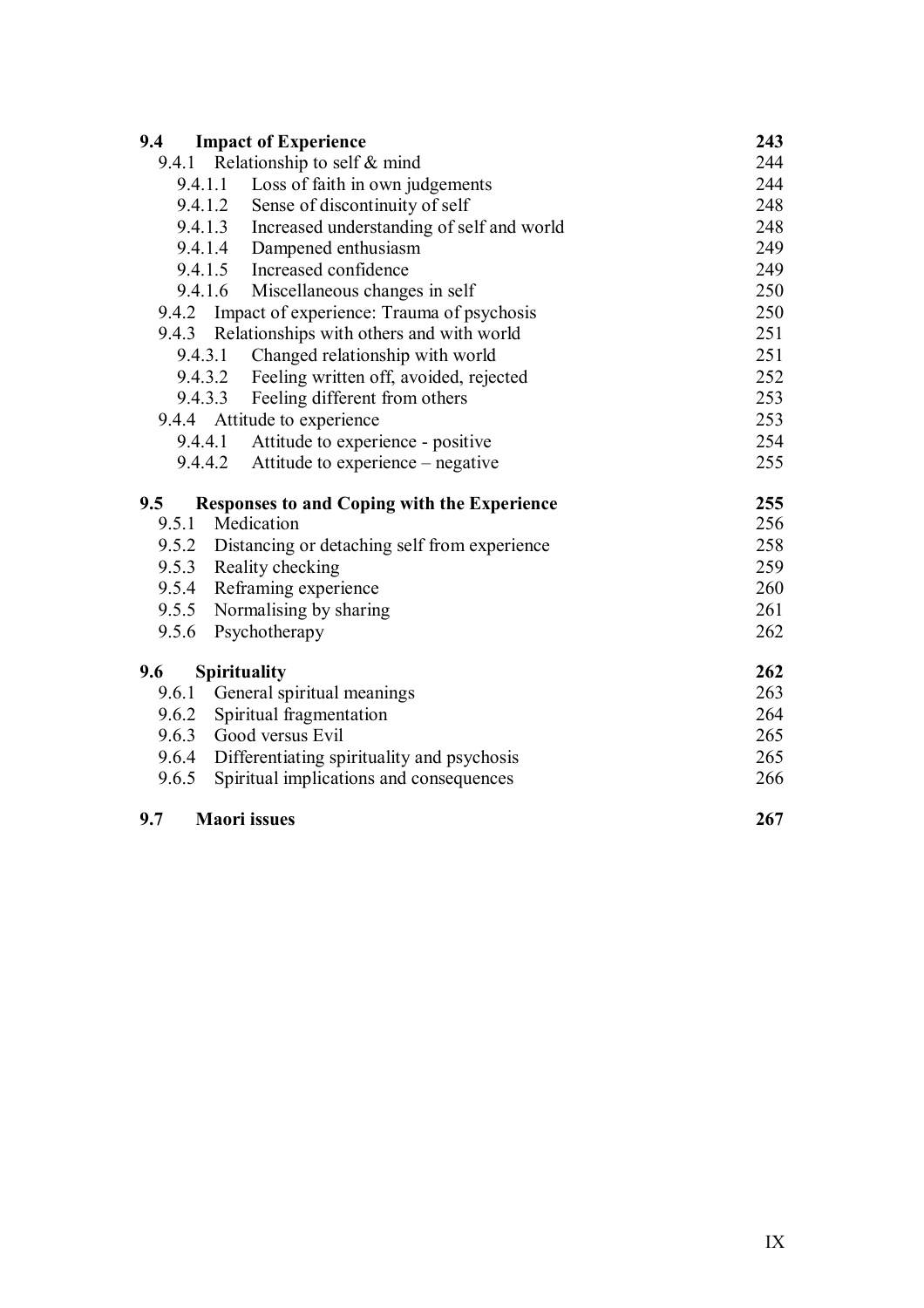| 10<br><b>RESULTS, PART II</b>              | 269 |
|--------------------------------------------|-----|
| 10.1<br><b>Theoretical constructs</b>      | 269 |
| Fragmentation – integration<br><b>10.2</b> | 271 |
| Definition<br>10.2.1                       | 271 |
| 10.2.2 Range of convenience                | 271 |
| $10.2.2.1$ Self                            | 272 |
| 10.2.2.2 Interpersonal world               | 275 |
| 10.2.2.3 Material world                    | 277 |
| 10.3 Invalidation – Validation             | 278 |
| Definition<br>10.3.1                       | 278 |
| 10.3.2 Range of convenience                | 278 |
| 10.3.2.1 Self                              | 278 |
| 10.3.2.2 Interpersonal world               | 280 |
| <b>Spirituality</b><br><b>10.4</b>         | 281 |
| Definition<br>10.4.1                       | 281 |
| Range of convenience<br>10.4.2             | 282 |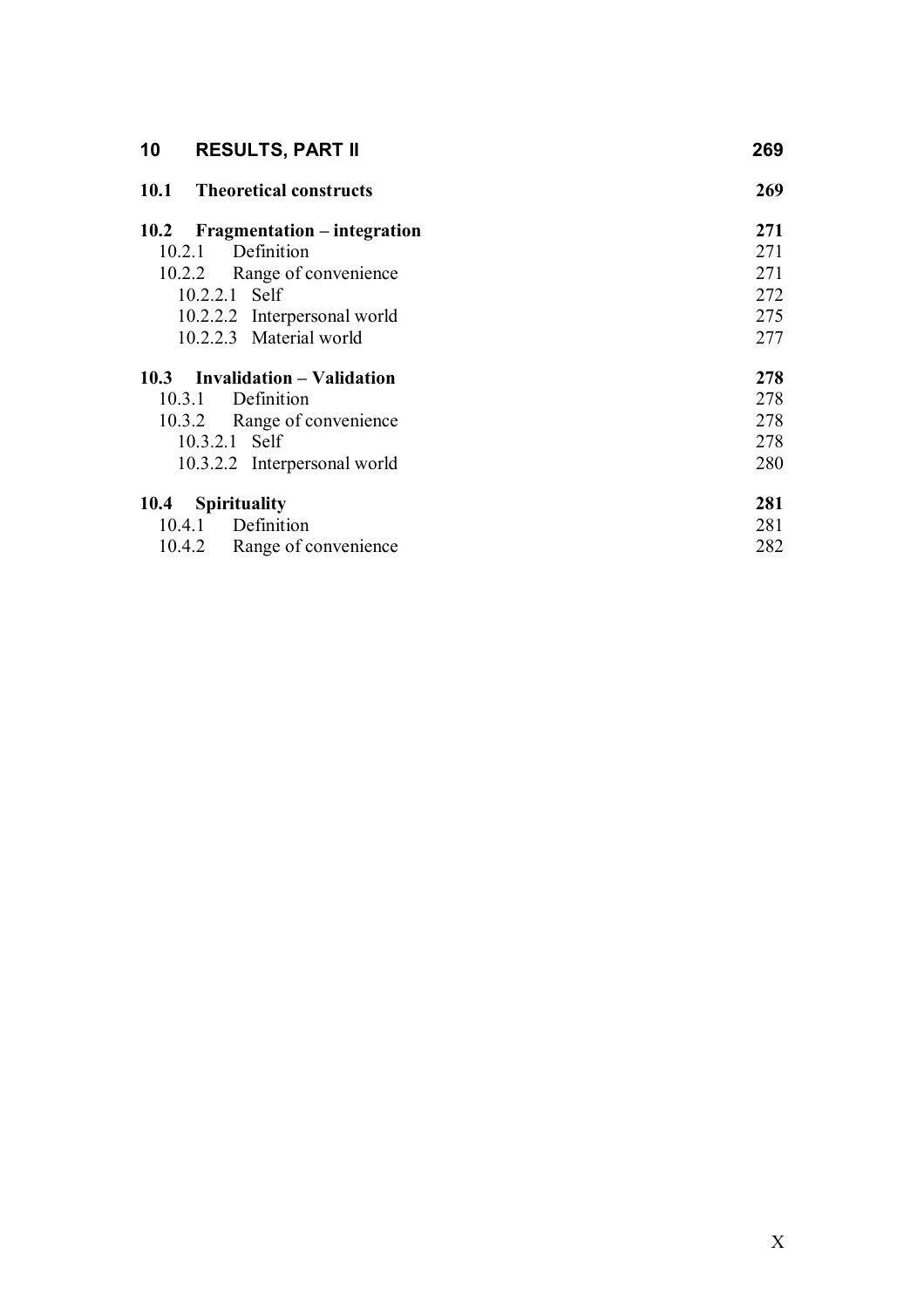| 11                | <b>DISCUSSION</b>                                             | 284 |
|-------------------|---------------------------------------------------------------|-----|
| 11.1              | Establishing the trustworthiness of the analyses              | 284 |
| 11.1.1            | Transparency: personal orientation and audit trail            | 285 |
|                   | Interpretative agreement<br>11.1.2                            | 286 |
|                   | 11.1.2.1 Feedback from participants ('respondent validation') | 286 |
|                   | 11.1.2.2 Feedback from other clinicians and researchers       | 287 |
| 11.1.3            | Utility of the analysis                                       | 290 |
|                   | Coherence and plausibility of the analysis<br>11.1.4          | 290 |
| <b>11.2</b>       | <b>Limitations and Strengths</b>                              | 291 |
|                   | 11.3 Relationship to previous findings                        | 296 |
|                   | Role of lived experience<br>11.3.1                            | 296 |
|                   | Clients' understandings of psychosis<br>11.3.2                | 297 |
|                   | 11.3.3 The centrality of meaning                              | 299 |
|                   | 11.3.4 Fragmentation                                          | 301 |
|                   | 11.3.5 Invalidation                                           | 304 |
| 11.3.6            | Spirituality                                                  | 306 |
|                   | 11.4 Theoretical implications                                 | 309 |
|                   | The role of subjective experience<br>11.4.1                   | 309 |
|                   | Processes versus symptoms/diagnosis<br>11.4.2                 | 309 |
| 11.4.3            | Conceptualising schizophrenia                                 | 311 |
| 11.5              | <b>Research implications</b>                                  | 312 |
|                   | 11.5.1<br>Operationalising and measuring the constructs       | 312 |
|                   | Investigating the constructs<br>11.5.2                        | 312 |
|                   | 11.5.3<br>Researching spirituality                            | 314 |
|                   | Developing and evaluating clinical interventions<br>11.5.4    | 314 |
| 11.6              | <b>Clinical implications</b>                                  | 314 |
| 11.6.1            | General clinical implications                                 | 315 |
| 11.6.2            | Integration                                                   | 318 |
| 11.6.3            | Validation                                                    | 320 |
| 11.6.4            | Spirituality                                                  | 323 |
| 11.7              | <b>Training implications</b>                                  | 324 |
| <b>11.8</b>       | Obstacles to overcome in implementing these recommendations   | 325 |
| 11.8.1            | Existential/human                                             | 325 |
|                   | Financial<br>11.8.2                                           | 326 |
|                   | 11.8.3 Political                                              | 326 |
| <b>11.9</b>       | <b>Conclusions</b>                                            | 327 |
| <b>REFERENCES</b> |                                                               | 334 |